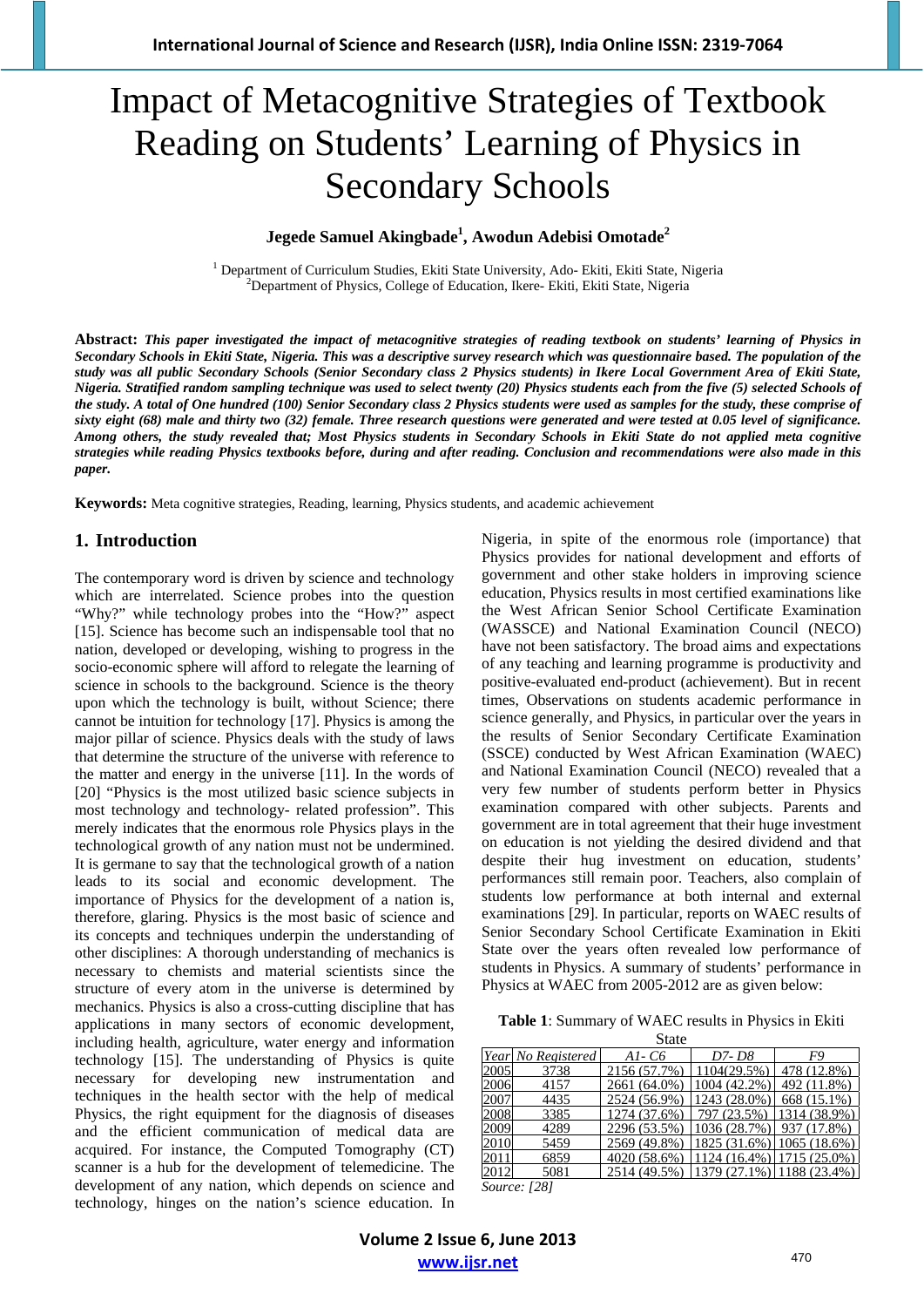A cursory look at table 1 shows that not very many of the candidates had credit pass in the subject over the period of observation. This shows that the level of performance is not good enough. [1], [6],[19], [18], [5], [2], [21], [4], [3] and [10] in their different studies discovered that poor academic performance and low enrolment in science generally, and Physics, in particular in Nigeria are caused by : poor reading habit, text readability problem, ineffective teaching methodology, negative students attitude/interest towards physics, school location, gender inequalities, inadequate laboratory and laboratory facilities, inadequate staff motivation, inadequate instructional materials and so on. Against this backdrop, this study is out to investigate the effect of metacognitive reading strategies on students' learning of Physics in Secondary in Ikere Local Government Area, Ekiti State of Nigeria. 'Reading' is a complex cognitive process of decoding symbols for the intention of deriving meaning (reading comprehension) and/or constructing meaning. It is the mastery of basic cognitive processes to the point where they are automatic so that attention is freed for the analysis of meaning [30]. According to O'Reilly and McNamara as quoted by [13] that nowadays researchers and science teachers agree that effective science reading is an essential prerequisite for better learning in this field, reading comprehension being a significant predictor of science performance. Moreover, access to and availability of textbooks is a significant predictor of academic achievement ( Oakes and Saunders, 2004) as quoted by [13]. [7] stretched that "reading science text and textbooks requires the same critical thinking, analysis, and active engagement as performing hands-on science activities". Reading proficiency in science is essential for better comprehension. Physics teaching learning from textbooks have a number of advantages according to [9] which includes among others: the students will have an unambiguous set of notes for the course (before attending any lectures), the lecturer is freed to (although not required to (spend more time on other activities such as problem solving, or on discussing the key issues, students can be encouraged to read materials in advance of lectures and it will aid the tutorials/workshops/example classes as other staff can also easily see what the students should and shouldn't know. Textbook is a book that treats a subject comprehensively and is used by students as a basis for study. [13] affirmed that textbooks represent an important resource for instruction and often teachers have the freedom to decide which textbook is more appropriate for teaching the topic presented in the national curricula. [13] further stretched that textbook authors also have freedom to develop their own approach to the delivery of national curricula and thus textbooks represent a considerable diversity. Resultantly, the teachers have the freedom to choose the textbook they consider to be appropriate for students in their class. Apart from having access to good science textbooks, students must have effective reading strategies for better learning in the field. Students need to have efficient reading strategies to learn successfully (Yore et al 1998 quoted in [13]. Metacognition is "thinking about thinking" [27]; [26]; and [12]. [8] also affirmed that metacognition literally means "big thinking". You are thinking about thinking. Students learn only through metacognitive activities by involving in thinking about thinking. This method enables them to have deeper understanding of the text theme or topic. [8] cited Fogaity that metacognition is a three-part process that to be a successful thinkers, students must : (i) develop a plan better reading (i.e. good readers plan before reading); (ii) monitor their understanding of text, use "fix-up" and (iii) evaluate their thinking after reading. Cognitive strategies are used to help an individual achieve a particular goal (e.g., understanding a text) while metacognitive strategies are used to ensure that the goal has been reached (e.g., quizzing oneself to evaluate one's understanding of that text). Metacognitive experiences usually precede or follow a cognitive activity. They often occur when cognitions fail, such as the recognition that one did not understand what one just read. Such an impasse is believed to activate metacognitive processes as the learner attempts to rectify the situation [24].

## **2. Research Questions**

- 1. Does the metacognitive strategies applied before reading any Physics Textbooks by Physics students in Secondary schools?
- 2. Does the metacognitive strategies applied during reading any Physics Textbooks by Physics students in Secondary schools?
- 3. Does the metacognitive strategies applied after reading any Physics Textbooks by the Physics students in Secondary schools?

# **3. Methodology**

The design was a descriptive survey. The target population for this study comprised of all senior secondary class II (SS 2) Physics students in all the public secondary schools in Ikere Local Government Area of Ekiti State. Stratified random sampling technique was used to select twenty (20) students each from each of the five (5) selected secondary schools from Ikere Local Government Area of Ekiti State. A total of one hundred (100) students were used as samples for the study, these comprise of sixty eight (68) male and thirty two (32) female. The instrument used for this study was questionnaire. The questionnaire is designed to elicit information in the three major areas of metacognitive strategies of reading and learning from Physics textbooks by the Physics students namely: (i) The Strategies before reading; (ii) The Strategies during reading; and (iii) The Strategies after reading. Preliminary contacts were made with the selected schools, and heads of schools for easy schedule of itinerary for administration of instrument. With the permission of the authorities of the schools used for the study, the questionnaires were administered on the affected Senior Secondary class 2 Physics students. The questionnaire copies were then collected back and each of them was scored accordingly and the data collected were later subjected to Chi-square $(X^2)$  statistical analysis.

## **4. Result and Discussion**

#### **4.1 Research Question 1**

Does the metacognitive strategies involved before reading Physics Textbooks by the Physics students in Secondary schools?

**Volume 2 Issue 6, June 2013 www.ijsr.net**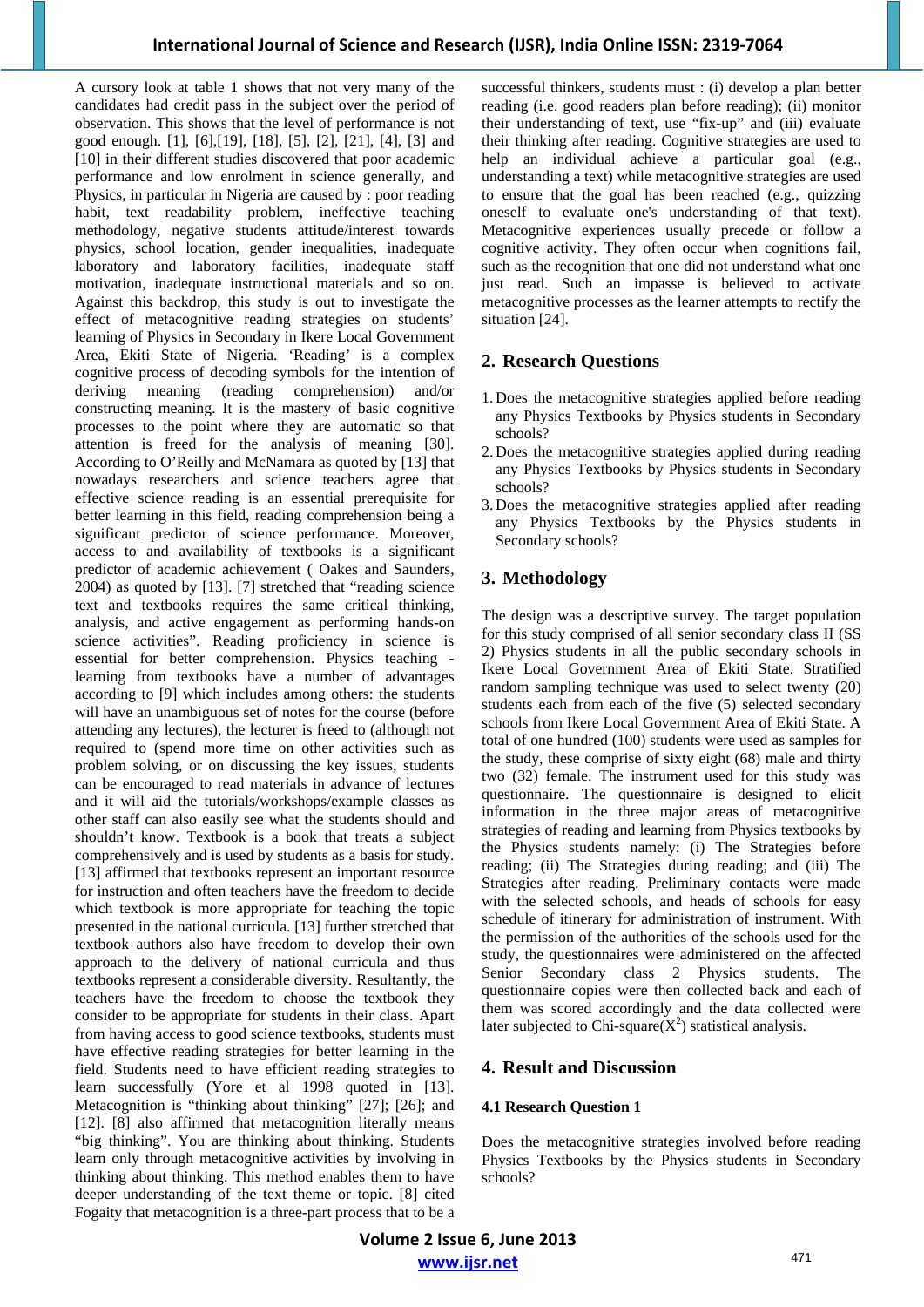| <b>Table 1:</b> Chi-Square Analysis of Data on the metacognitive |
|------------------------------------------------------------------|
| strategies applied before reading Physics Textbooks by the       |
| Physics students in Secondary schools                            |

| S/N           | <b>ITEMS</b>                | SA | А  | D  | SD |      | $X^2$ -cal $x^2$ -tab | df | Rmk    |
|---------------|-----------------------------|----|----|----|----|------|-----------------------|----|--------|
|               | I know what teacher         | 18 | 36 | 24 | 22 | 7.20 | 7.82                  | 3  | $**S$  |
|               | expects from me to learn    |    |    |    |    |      |                       |    |        |
|               | from the Physics textbook   |    |    |    |    |      |                       |    |        |
| 2             | Before I start learning a   | 20 | 22 | 37 | 21 | 7.76 | 7.82                  | 3  | $***S$ |
|               | new lesson, I ask questions |    |    |    |    |      |                       |    |        |
|               | regarding the material I    |    |    |    |    |      |                       |    |        |
|               | have to learn               |    |    |    |    |      |                       |    |        |
| $\mathcal{R}$ | I think of what I have to   | 20 | 35 | 25 | 20 | 6.00 | 7.82                  | 3  | $***S$ |
|               | study before I open any     |    |    |    |    |      |                       |    |        |
|               | Physics textbook.           |    |    |    |    |      |                       |    |        |
| 4             | I think of what I stand to  | 16 | 28 | 24 | 32 | 5.60 | 7.82                  | 3  | $***S$ |
|               | gain after reading any      |    |    |    |    |      |                       |    |        |
|               | Physic textbook before      |    |    |    |    |      |                       |    |        |
|               | picking it for reading      |    |    |    |    |      |                       |    |        |
| 5             | I know the area of any      | 18 | 24 | 36 | 22 | 7.22 | 7.82                  | 3  | $***S$ |
|               | Physic textbook I want      |    |    |    |    |      |                       |    |        |
|               | before reading              |    |    |    |    |      |                       |    |        |

 $(p > 0.05, **S = Not Significant)$ 

A look at Table 1(for items No 1,2,3,4 & 5 in the questionnaire) reveals that  $x^2$ -cal = 7.20,7.76,6.00,5.60 and 7.22 respectively and while  $x^2$ -tab = 7.82 in each case, showing that  $x^2$ -calculated is less than  $x^2$ -table value in each case at  $p > 0.05$  and df=3 (i.e.  $x^2$ -cal <  $x^2$ -tab). Therefore, the result is not significant (i.e. the result shows negative affirmation), showing that most Physics students do not know what teacher expects from them to learn from the textbook before taking for reading, most Physics students do not ask questions from themselves before regarding the materials to learn, most Physics students do not think of what they have to study before they open any Physics textbook for reading, most Physics students do not think of what they stand to gain after reading any Physics textbook before picking it for reading and most of them do not know the area of any Physics textbook they want before reading.

#### **4.2 Research Question 2**

Does the metacognitive strategies applied during reading any Physics Textbooks by the Physics students in Secondary schools?

#### **Table 2:** Chi- Square Analysis of Data on the metacognitive strategies applied during reading Physics Textbooks by the Physics students in Secondary schools

| S/N                                                                                                 | <b>ITEMS</b>                     | <b>SA</b> | А  | D  |    |      | $SD X2-cal X2$ -tab df |              | Rmk     |
|-----------------------------------------------------------------------------------------------------|----------------------------------|-----------|----|----|----|------|------------------------|--------------|---------|
| 1                                                                                                   | I can identify the relevant      | 21        | 28 | 23 | 28 | 1.52 | 7.82                   | 3            | $***S$  |
|                                                                                                     | information when reading from    |           |    |    |    |      |                        |              |         |
|                                                                                                     | the Physics textbook             |           |    |    |    |      |                        |              |         |
| 2                                                                                                   | I slow down learning when I      | 15        | 31 | 34 | 22 | 9.72 | 7.82                   | 3            | $*_{S}$ |
|                                                                                                     | encounter important information. |           |    |    |    |      |                        |              |         |
| 3                                                                                                   | I consciously focus my attention | 20        | 23 | 33 | 24 | 4.92 | 7.82                   | 3            | $***S$  |
|                                                                                                     | on relevant information.         |           |    |    |    |      |                        |              |         |
| $\overline{4}$                                                                                      | When I do not understand a       | 25        | 17 | 33 | 25 | 5.12 | 7.82                   | $\mathbf{3}$ | $***S$  |
|                                                                                                     | particular concept, I stop and I |           |    |    |    |      |                        |              |         |
|                                                                                                     | read the paragraph again.        |           |    |    |    |      |                        |              |         |
| 5                                                                                                   | I use my own examples in order   | 19        | 36 | 25 | 20 | 7.28 | 7.82                   | $\mathbf{3}$ | $***S$  |
|                                                                                                     | to better understand the         |           |    |    |    |      |                        |              |         |
|                                                                                                     | information I read.              |           |    |    |    |      |                        |              |         |
| $(4.4005 \times 0.05)$<br>$\mathbf{M}_{\text{old}}(\mathbf{C},\ldots,\mathbf{C},\ldots,\mathbf{C})$ |                                  |           |    |    |    |      |                        |              |         |

 $(p<0.05, *S =$  Significant),  $(p > 0.05, **S =$  Not Significant)

The result in Table 2 (for item No 2 in the questionnaire)reveals that  $x^2$ -cal = 9.72 while  $x^2$ -tab = 7.82 showing that  $x^2$ -calculated is slightly greater than  $x^2$ -table

value at  $p < 0.05$  and df=3 (i.e.  $x^2$ -cal >  $x^2$ -tab). Therefore, the result is significant, showing that most Physics students involved in the study slow down learning when encounter important information for better understanding. But for items No 1,3,4 & 5 in the questionnaire,  $x^2$ -cal = 1.52,4.92,5.12 and 7.28 respectively and while  $x^2$ -tab = 7.82 in each case, showing that  $x^2$ -calculated is less than  $x^2$ -table value at  $p > 0.05$  and df=3 (i.e.  $x^2$ -cal <  $x^2$ -tab). Therefore, the result is not significant (i.e. negative affirmation), showing that most Physics students cannot identify the relevant information when reading most Physics textbooks, most of them were not consciously focus attention on relevant information, most of them do not stop and read the paragraph again when they seem not understand a particular concept and most Physics students do not use their own examples in order to better the information they read.

## **4.3 Research Question3:**

Does the metacognitive strategies applied after reading any Physics Textbooks by the Physics students in Secondary schools?

**Table 3:** Chi- Square Analysis of Data on the metacognitive strategies applied after reading Physics Textbooks by the Physics students in Secondary schools

|                | <b>ITEMS</b>                                                                                                     | SA | A  | D  |    | $SD   X2-cal   X2-tab   df$ |      |   | Rmk     |
|----------------|------------------------------------------------------------------------------------------------------------------|----|----|----|----|-----------------------------|------|---|---------|
|                | I assess to what extent what I already<br>know and connects to the new<br>information.                           | 25 | 30 | 24 | 21 | 1.68                        | 7.82 | 3 | $**S$   |
| $\overline{c}$ | I evaluate if I understood the<br>information.                                                                   | 30 | 25 | 29 | 16 | 4.40                        | 7.82 | 3 | $**S$   |
| 3              | I regularly revise the text in order to<br>better understand the relevant<br>information.                        | 20 | 32 | 29 | 19 | 5.04                        | 7.82 | 3 | $**S$   |
| 4              | After I finished reading a topic, I<br>summarize what I read.                                                    | 35 | 23 | 17 | 25 | 6.72                        | 7.82 | 3 | $**S$   |
| 5              | Most of the mathematical concepts/<br>calculation there in Physics textbooks<br>are difficult for me to remember | 18 | 41 | 20 | 21 | 21.31                       | 7.82 | 3 | $*_{S}$ |
|                | $D \ge 0.05 \times 0 = 0.000$                                                                                    |    |    |    |    |                             |      |   |         |

 $P < 0.05$ ,  ${}^*S =$  Significant

Also, a cursory look at Table 3(for items No 1,2,3, & 4 in the questionnaire) reveals that  $x^2$ -cal = 1.68,4.40,5.04 and 6.72 respectively and while  $x^2$ -tab = 7 .82 in each case, showing that  $x^2$ -calculated is slightly less than  $x^2$ -table value in each case at  $p > 0.05$  and df=3 (i.e.  $x^2$ -cal <  $x^2$ -tab). Therefore, the result is not significant (i.e. the results show negative affirmation), showing that most science students do not make use of metacognitive strategies after reading most science textbooks. But, the analysis of the item No 5 in the questionnaire revealed that  $x^2$ -cal = 21.31 while  $x^2$ -tab = 7  $\overline{0.82}$  showing that x<sup>2</sup>-calculated is highly greater than x<sup>2</sup>-table value at  $p < 0.05$  and df=3 (i.e.  $x^2$ -cal >  $x^2$ -tab). Therefore, the result is highly significant, showing that most students find mathematical concepts/ calculation there in the textbook difficult to comprehend.

# **5. Discussion**

The results of the study were discussed based on the three general questions. Table 1(for items No 1,2,3,4 & 5 in the questionnaire) reveals that  $x^2$ -cal = 7.20,7.76,6.00,5.60 and 7.22 respectively and while  $x^2$ -tab = 7.82 in each case, showing that  $x^2$ -calculated is less than  $x^2$ -table value in each case at  $p > 0.05$  and df=3 (i.e.  $x^2$ -cal <  $x^2$ -tab). Therefore, the

**Volume 2 Issue 6, June 2013 www.ijsr.net**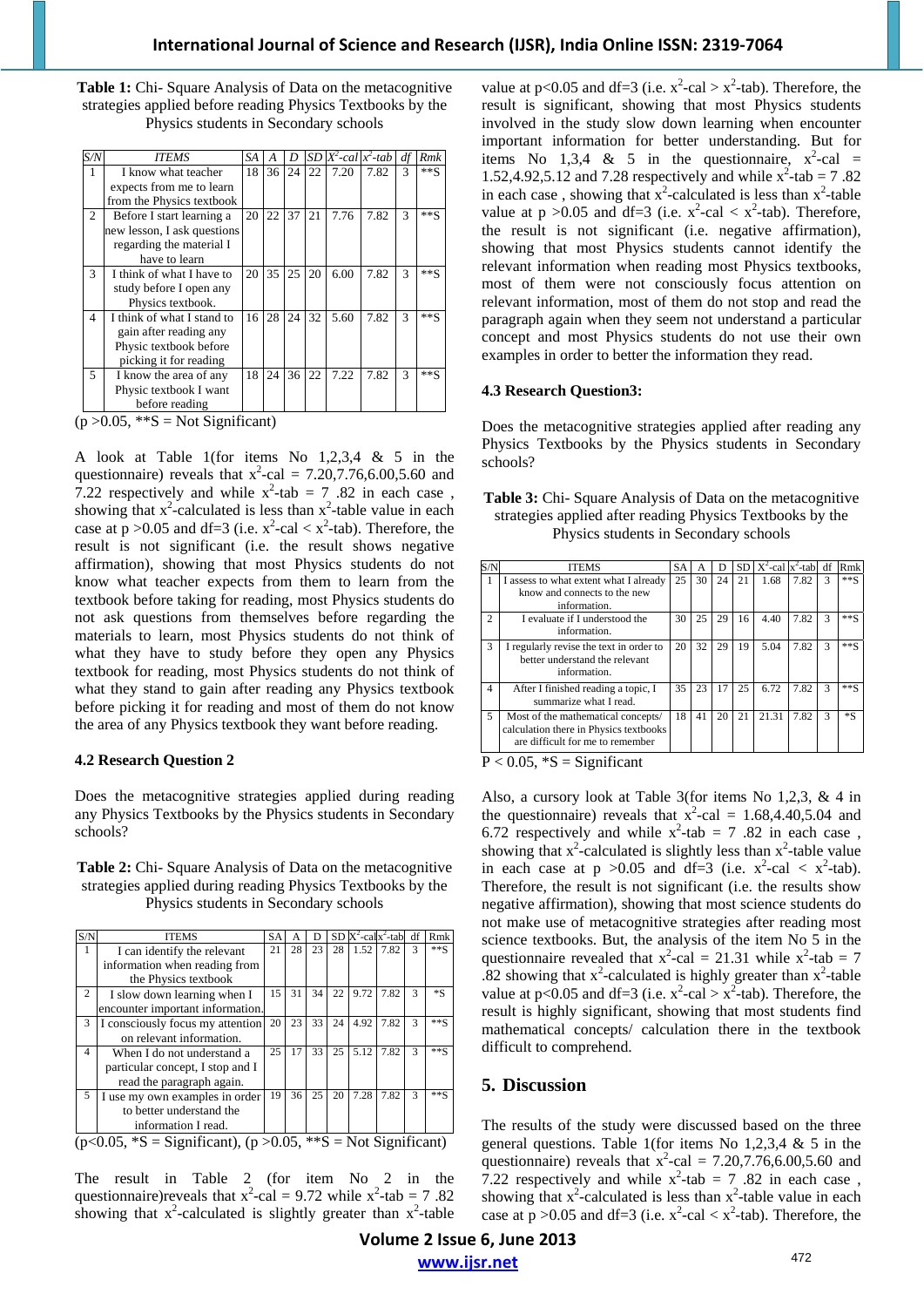result is not significant (i.e. the result shows negative affirmation), showing that most Physics students do not know what teacher expects from them to learn from the textbook before taking for reading, most Physics students do not ask questions from themselves before regarding the materials to learn, most Physics students do not think of what they have to study before they open any Physics textbook for reading, most Physics students do not think of what they stand to gain after reading any Physics textbook before picking it for reading and most of them do not know the area of any Physics textbook they want before reading. The result negate the submission of [13] that the use of metacognitive strategies are essential before reading since the use of these types of strategies help the students to focus their attention on what they have to learn, and on exploring what they already know about the subject they will read about. The result in Table 2 (for item No 2 in the questionnaire)reveals that  $x^2$ -cal = 9.72 while  $x^2$ -tab = 7.82 showing that  $x^2$ -calculated is slightly greater than  $x^2$ -table value at p<0.05 and df=3 (i.e.  $x^2$ -cal >  $x^2$ -tab). Therefore, the result is significant, showing that most Physics students involved in the study slow down learning when encounter important information for better understanding. But for items No 1,3,4 & 5 in the questionnaire,  $x^2$ -cal = 1.52,4.92,5.12 and 7.28 respectively and while  $x^2$ -tab = 7.82 in each case, showing that  $x^2$ -calculated is less than  $x^2$ -table value at  $p > 0.05$  and df=3 (i.e.  $x^2$ -cal <  $x^2$ -tab). Therefore, the result is not significant (i.e. negative affirmation), showing that most Physics students cannot identify the relevant information when reading most Physics textbooks, most of them were not consciously focus attention on relevant information, most of them do not stop and read the paragraph again when they seem not understand a particular concept and most Physics students do not use their own examples in order to better the information they read. Metacognitive strategies used during reading a text increase the active cognitive processing of that text and, as a consequence, the reading comprehension and science achievement (Herman et al, 2008 cited in [13]. Table 3(for items No 1,2,3, & 4 in the questionnaire) reveals that  $x^2$ -cal  $= 1.68, 4.40, 5.04$  and 6.72 respectively and while  $x^2$ -tab  $= 7$ .82 in each case ,showing that  $x^2$ -calculated is slightly less than x<sup>2</sup>-table value in each case at  $p > 0.05$  and df=3 (i.e. x<sup>2</sup>cal  $\langle x^2$ -tab). Therefore, the result is not significant (i.e. the results show negative affirmation), showing that most science students do not make use of metacognitive strategies after reading most science textbooks. But, the analysis of the item No 5 in the questionnaire revealed that  $x^2$ -cal = 21.31 while  $x^2$ -tab = 7.82 showing that  $x^2$ -calculated is highly greater than  $x^2$ -table value at p<0.05 and df=3 (i.e.  $x^2$ -cal >  $\bar{x}^2$ -tab). Therefore, the result is highly significant, showing that most students find mathematical concepts/ calculation there in the textbook difficult to comprehend. This result supported the claim of [13] that even if students use moderately metacognitive strategies when reading science textbooks, they encounter some difficulties, which make studying science quite difficult , difficulties such as too many formulas, difficult concepts and too much theory. Finally, The use of metacognitive strategies helps students to "think about their thinking" before, during, and after they read [23].

#### **6. Conclusion**

As a result of findings of this study, it is concluded that "application of Metacognitive strategies" has significant impact on the reading and learning of Physics students and their academic performance in Physics in secondary schools in Ikere Local Government Area of Ekiti State, Nigeria. As a result of not applying the metaconitive strategies of reading and learning ( i.e thinking of what to read before taking the textbook, thinking of what you are reading during reading and thinking on what you have gained after reading), the students may not have better performance in any given examination .

### **7. Recommendations**

Based on the findings of this study however, it is strongly recommended that secondary school Physics textbook authors should make their text/write-up to be readable by ensuring legibility of the print and mathematical aspect should be well simplified, sentence structure should not be difficult to aid their learning through reading and enhance their better academic achievement in internal and public Physics examinations. It is also recommended that Physics textbook authors should try as much as possible to use familiar (local) analogy while explaining some Physics concepts in their text to reduce the perceived abstract nature of the subject to a vivid reality. Furthermore, it is also recommended that Physics educators should create enabling environment to foster students' interest and motivation in the textbook reading. The teachers should evaluate the reading level of students and readability of the Physics textbooks in order to choose the appropriate textbooks for a given class level of students. Moreover, it is also recommended that instructions to examination questions should be legible and the sentence structure be less ambiguous for candidates' better interpretation. Finally, it is recommended that the Physics textbook writers should be conversant with various "text readability" formulas to analyse the reading ease of their texts, determining unusual words and the ambiguity of sentence(s) in their text for a particular age bracket of students for their better academic performance in schools.

## **References**

- [1] Aina Kola. "Factors Affecting Students' performance in Science in Nigeria Schools". http://www.amazines.com/Education/article. Retrieved 17/12/2012. .2012.
- [2] A.T.Aiyelabegan, "Effect of Physics Practical on students' Academic Performance in Secondary School Certificate Physics Examination in Kwara State". *Lafiagi Journal of Science Education*. 5(1&2), 84-89. 2003.
- [3] A.O.Akanbi, " Trend in Physics Education in Secondary School in Kwara State". *Lafiagi Journal of Science Education*. 5(1&2), 69-75. 2003.
- [4] B.M.A Akiola, "Causes of Mass Failure in Senior secondary school Chemistry in Ijebu East Local Government Area of Ogun State". *Oro Science Education Journal.* 4(5&6). 19. 2006.
- [5] S.F. Apata, "Influence of Teachers on students' Academic Qualification and Experience on students'